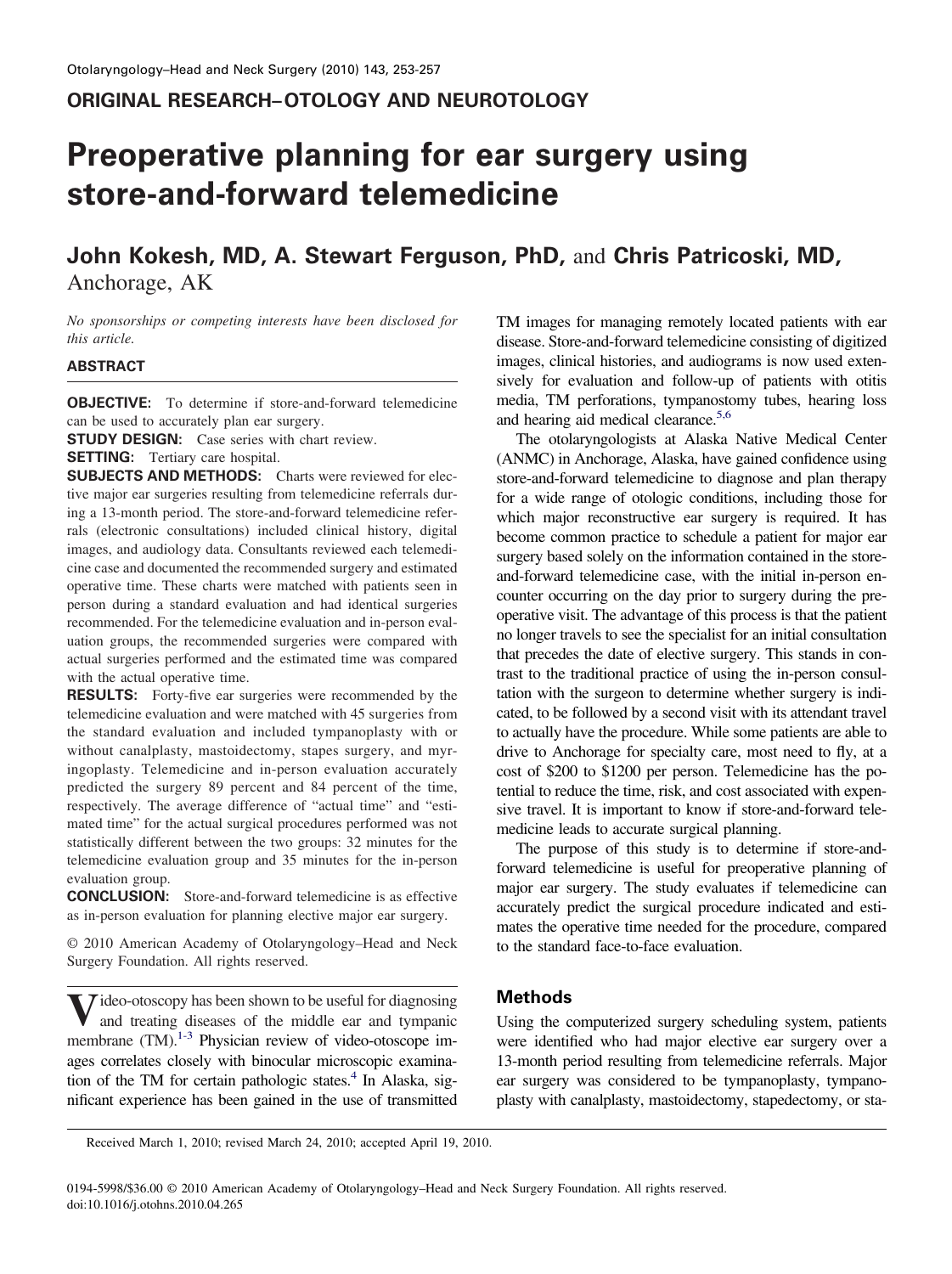pedotomy and myringoplasty. Tympanostomy tube placement was not considered to be major ear surgery, and those cases were not included in this analysis. For the "telemedicine" evaluation group (TM-EVAL), charts were identified of patients who had been referred for major ear surgery based on a store-and-forward telemedicine review. These charts were matched with an "in-person" evaluation group (IP-EVAL), i.e., charts of patients who were referred for identical surgeries based on a typical in-person ENT evaluation. The "in-person" charts were selected solely on the basis of same intended surgery; other criteria such as age or gender were not considered, although the patients tended to be age matched based on the specific surgical procedure.

The store-and-forward telemedicine cases were originated by midlevel providers, physicians, and audiologists in rural and remote Alaska. Using established protocols, the store-andforward telemedicine cases included images of both TMs, a focused clinical history (including general health status and ear and hearing problems), audiogram, tympanogram, and any additional information that the referring provider thought relevant. The platform for the cases was the AFHCAN tConsult software (Fig 1). TM images were obtained using an AMD/ Welch Allyn 300S Imaging and Illumination Platform (AMD Global Telemedicine, Inc., North Chelmsford, MA). Images were saved and subsequently transmitted as 24-bit color JPEG visually lossless images with  $640 \times 480$ -pixel resolution and typically compressed at a 13:1 ratio. Clinical histories were keyboarded as free text directly into the telemedicine software, and audiograms and other documents were scanned in and added as attachments.

All telemedicine cases were reviewed by one of seven staff otolaryngologists, who requested additional images or information from the referring provider as needed. The reviewing otolaryngologist documented the operation to be performed ("planned surgical procedure") as well as the "planned surgical time" and the need for ancillary studies (computed tomography [CT] scan, magnetic resonance imaging [MRI], repeat audiogram, consultation with other specialties). As per standard hospital protocol, operative times were estimated in increments of 30 minutes. Recommendations for surgery were communicated to the patient, and a date for elective surgery was established, taking into account patient preference and schedule availability.

All patients were seen in person on the business day prior to scheduled surgery for a standard "preoperative" evaluation. The patient's history was reviewed and examination repeated, including examination of the ears using a binocular operating microscope. Audiogram and tympanograms were reviewed, as were any ancillary studies such as CT or MRI scans. Informed consent was obtained. Surgery was performed on the following business day.

The "actual surgery performed" and the "actual surgical time" were recorded at the time of the procedure. Surgical time was defined as beginning when the patient entered the operating suite and ending when the patient was transported from the operating suite. The surgeon who reviewed the telemedicine case performed the preoperative assessment and the subsequent surgery. This study was approved by the Alaska Native Medical Center Human Research and Review Committee.



**Figure 1** An example of the software screen used by ENT specialists to review a telemedicine case. (Sample page with fictitious names and data.)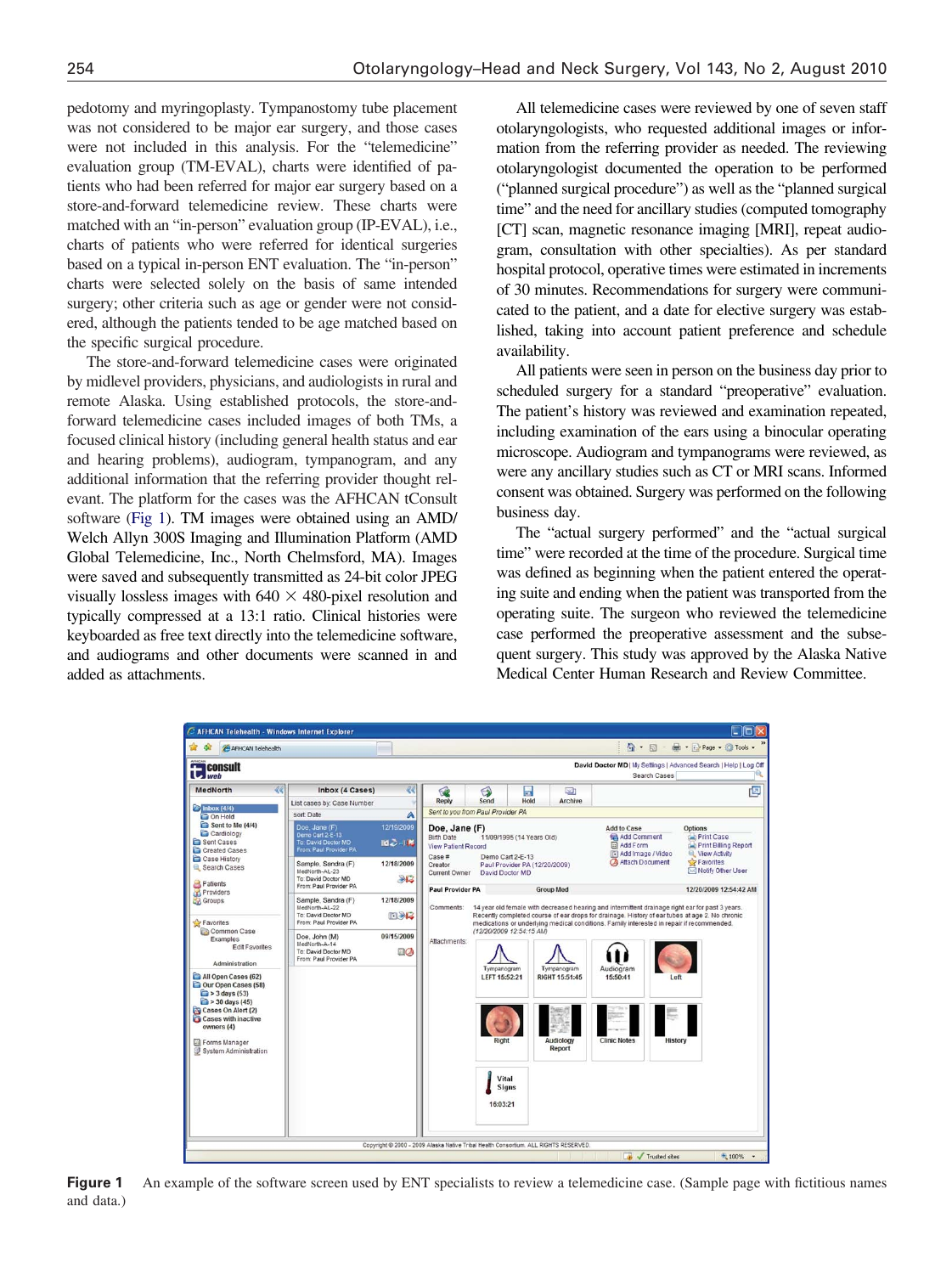| Analysis of the surgical procedures that did not match the planned surgical procedure |                                       |                |                |             |
|---------------------------------------------------------------------------------------|---------------------------------------|----------------|----------------|-------------|
| Planned surgical procedure                                                            | Actual surgery performed              | <b>IP-EVAL</b> | <b>TM-EVAL</b> | Grand total |
| Tympanoplasty                                                                         | Tympanoplasty, adenoidectomy          |                |                |             |
|                                                                                       | Tympanoplasty, canalplasty            |                |                |             |
|                                                                                       | Tympanoplasty, excise facial<br>nevus |                |                |             |
| Tympanoplasty, canalplasty                                                            | Tympanoplasty                         |                |                |             |
| Tympanoplasty, mastoidectomy                                                          | Tympanoplasty                         |                |                |             |
| Tympanoplasty, myringoplasty                                                          | Tympanoplasty                         |                |                |             |
| Total                                                                                 |                                       |                | 5              |             |

**Table 1 Analysis of the surgical procedures that did not match the planned surgical procedure**

*IP-EVAL*,"in-person" evaluation group; *TM-EVAL*, "telemedicine" evaluation group.

#### **Results**

Forty-five patients were indentified who had TM-EVAL. These were matched against 45 patients with IP-EVAL, based on identical planned surgical procedures. Together, the total number of 90 planned surgical procedures included: tympanoplasty, 62 (69%); tympanoplasty and canalplasty, 10 (11%); tympanoplasty and mastoidectomy, six (7%); stapedectomy, four (4%); fat myringoplasty, four (4%); revision mastoidectomy, two (2%); and tympanoplasty and myringoplasty, two (2%). The distribution of patient ages was similar for both groups, with a predominance of young adults. The TM-EVAL group had a median age of 13 and mean age of 20, and patients ranged in age from five to 62 years old. The IP-EVAL group had a median age of 12 and mean age of 20, and patients ranged in age from six to 66 years old.

The actual surgical procedure matched the planned surgical procedure for 40 of the 45 patients (89%) referred through telemedicine, compared to 38 of the 45 patients (84%) referred through in-person visits. The mismatches between planned and actual surgical procedures are shown in Table 1 for both TM-EVAL and IP-EVAL groups. The

most common disparity between the surgery scheduled and that eventually done was due to the addition of a canalplasty or, alternatively, to the failure to perform a canalplasty when one was originally scheduled.

The distribution of planned surgical times for each type of surgery are shown in Figure 2. In general, the planned time for surgical procedures correlated well with the type of procedure, with little difference between the TM-EVAL and IP-EVAL group. Surgeries in which only a tympanoplasty was planned had the greatest range in planned surgical time, ranging from 1.5 hours to four hours. Tympanoplasty and canalplasty had a smaller range of times, from 2.5 to 3.5 hours.

Despite the variations in planned surgical time, the actual times for surgery closely matched the planned time for most patients (Fig 3). Values in the right half of the plot represent cases that took longer than planned (42% of telemedicine cases and 47% of in-person cases); values in the left half represent cases that took less time than planned (58% of telemedicine cases and 53% of in-person cases). The majority of all surgeries were performed within 30 minutes of



**Figure 2** Average planned time for surgical procedures based on telemedicine referrals (*squares*) and in-person referrals (*triangles*); *range bars* indicate minimum to maximum time planned for each.



**Figure 3** Difference of actual surgical time minus planned surgical time for telemedicine and in-person cases. The majority of surgeries were performed within 30 minutes of planned time.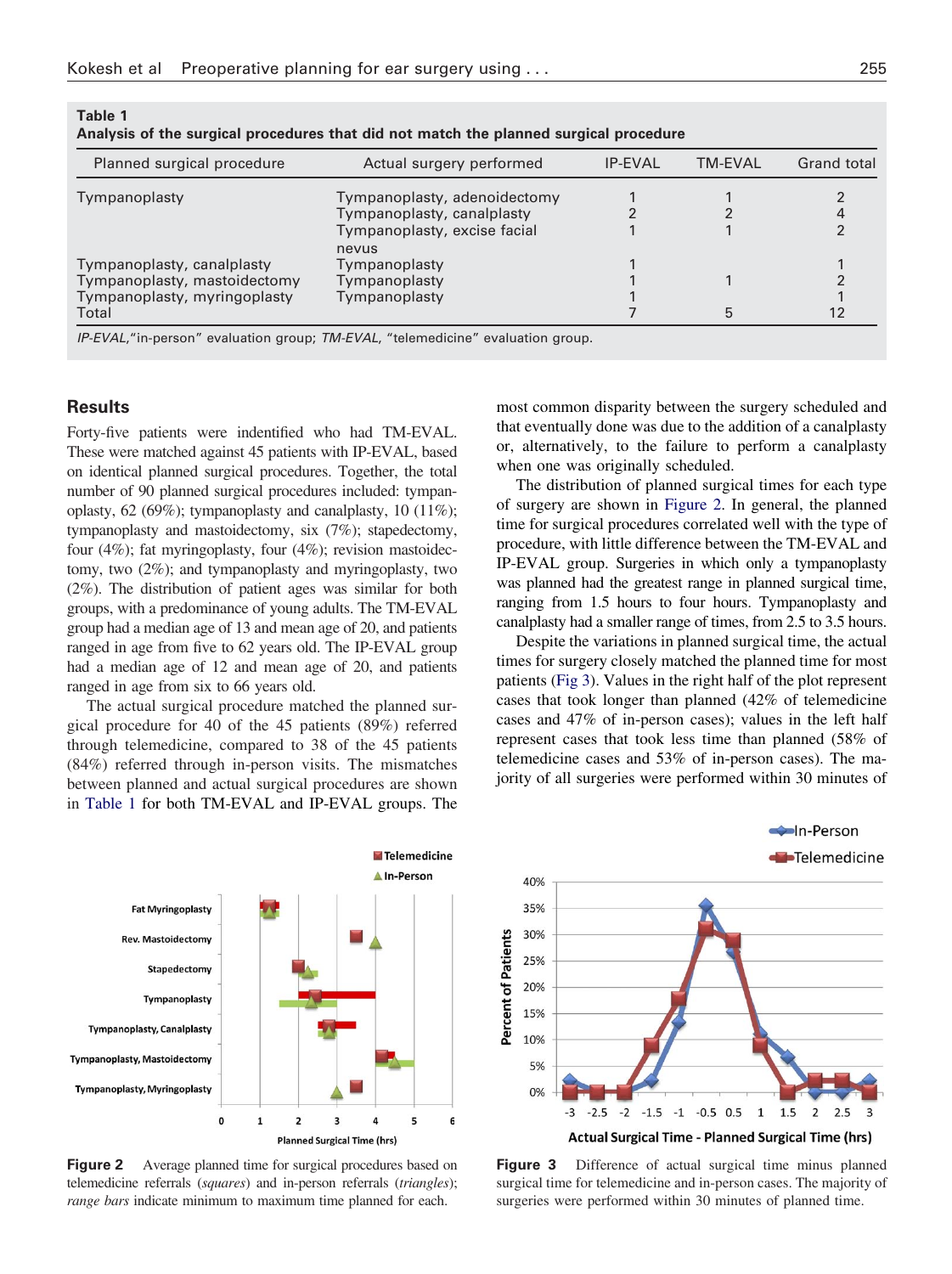the planned time (60% for TM-EVAL, 62% for IP-EVAL). The average deviation from the planned surgical time was 32 minutes for TM-EVAL and 35 minutes for IP-EVAL. The median deviation was 25 minutes for both groups. An F test revealed no significant differences between the variances of the difference in surgical times  $(F = 0.39)$ . A two-tailed unpaired *t* test assuming equal variances revealed no significant differences between the means of the differences in surgical times  $(t = 0.64)$ .

It is possible that variations in the surgical time or complexity of the surgical procedure could be explained through delays between the date when the patient is evaluated and the date when surgery is performed. However, the average time between evaluation and surgery for the TM-EVAL group (137 days) was not statistically different from the IP-EVAL group (124 days), as measured using a two-tailed unpaired *t* test assuming unequal variances  $(t = 0.58)$ . Similarly, the median time between evaluation and surgery was similar for the two groups: 98 days for the TM-EVAL group compared to 79 days for the IP-EVAL group.

# **Discussion**

This study reviewed our experience in using store-and-forward telemedicine (electronic consultation) as a means to evaluate patients in need of otologic surgery. The results confirm the consensus within our practice that for selected cases, an appropriately created store-and-forward telemedicine case can be used to accurately determine the indicated otologic procedure and required surgical time; and that the accuracy is comparable to when similar decisions are made during a standard in-person encounter. This supports the practice of physicians using telemedicine to preoperatively assess patients and prevent the cost and time associated with traveling to see the physician. The results show that for the cases presented, the combination of digital images, clinical history, and audiometric data led to accurate surgical scheduling and time estimates. Others have documented the utility of store-and-forward telemedicine in diagnosing and creating treatment plans for patients with otologic disorders.<sup>7</sup> Eikelboom noted that with regard to otologic disease, "images, together with audiometric and tympanometric data and clinical history, are usually sufficient for the clinician to make a diagnosis and decide a treatment plan.["8](#page-4-0) To our knowledge, this is the first study to look at telemedicine use for otologic surgical planning accuracy. This is especially important because the surgical suite is one of the most costly functional areas of the hospital, and as a cost center it must be scheduled and run efficiently for the financial viability of the organization.

It was not surprising that tympanoplasty was the most common major ear surgery scheduled and performed in the both the TM-EVAL and IP-EVAL groups. Due to the high prevalence of acute otitis media and chronic suppurative otitis media seen in Alaska Native populations,<sup>9</sup> chronic TM perforation is the most common indication for major ear surgery seen in our practice. It was also in keeping with our experience that the addition of a canalplasty was the most common reason

for the performed surgery to vary from that scheduled. The decision to perform a canalplasty, the widening of the ear canal to improve the surgical exposure of the TM, is frequently made intraoperatively. As a canalplasty generally adds about 20 minutes to a procedure, the inability to predict in all cases when it will be needed is not of great significance from a scheduling or utilization standpoint.

One factor that could affect scheduled versus actual operative times is the time interval between the patient assessment, whether by telemedicine or face-to-face encounter, and surgery itself. Like any other disease process, ear disease changes with time; and the longer the time interval between the patient assessment and decision for surgery and the actual surgery date, the more likely the situation with the ear will have changed and an adjustment in the surgical plan may be required. For example, the simple, dry TM perforation treatable with a tympanoplasty may evolve into an intractably draining ear requiring tympanoplasty and mastoidectomy. The data suggest that the time delay between evaluation and surgical intervention does not depend on the type of evaluation (telemedicine vs in-person) and does not correlate to differences in the surgical procedure or surgical time.

There are several limitations of this study related to its design. This study was retrospective, and the construction of the comparison group was based only on one characteristic (the surgery scheduled). Operative times were estimated in increments of 30 minutes; actual operative times were measured to the minute. While this created a situation where it was quite difficult for the estimated surgical time to exactly match the actual surgical time, it did serve the purpose of determining whether there were gross inaccuracies in estimated surgical times of the type that cause problems in a busy operating room. Finally, this study did not consider the clinical outcomes of the surgeries performed, although there were no obvious discrepancies in outcome.

In practice, store-and-forward telemedicine is an effective triage tool for the otologic surgeon. It allows the surgeon to determine which patients may be directly scheduled for surgery or, alternatively, which patients would benefit from an office appointment before any decisions regarding surgery are made. It is in the latter group that a more detailed history, additional ancillary testing, and a hands-on examination, including an ear examination with a binocular microscope, is critical in developing a treatment plan. The great strength of store-and-forward telemedicine as used in our circumstance is that it allows the surgeon to choose the most appropriate route for the patient: a direct route to surgery for those with straightforward surgical problems, or a more deliberate route for those requiring the more detailed evaluation that can only be obtained from a face-to-face encounter. However, store-and-forward telemedicine is highly dependent on the diligence of the referring provider to create a quality case. It requires that data be thoughtfully considered and organized before it is "packaged" for presentation to the specialist, thereby maximizing the efficiency of the specialist.<sup>10</sup> Some programs believe that a well-defined clinical protocol for assembling the electronic